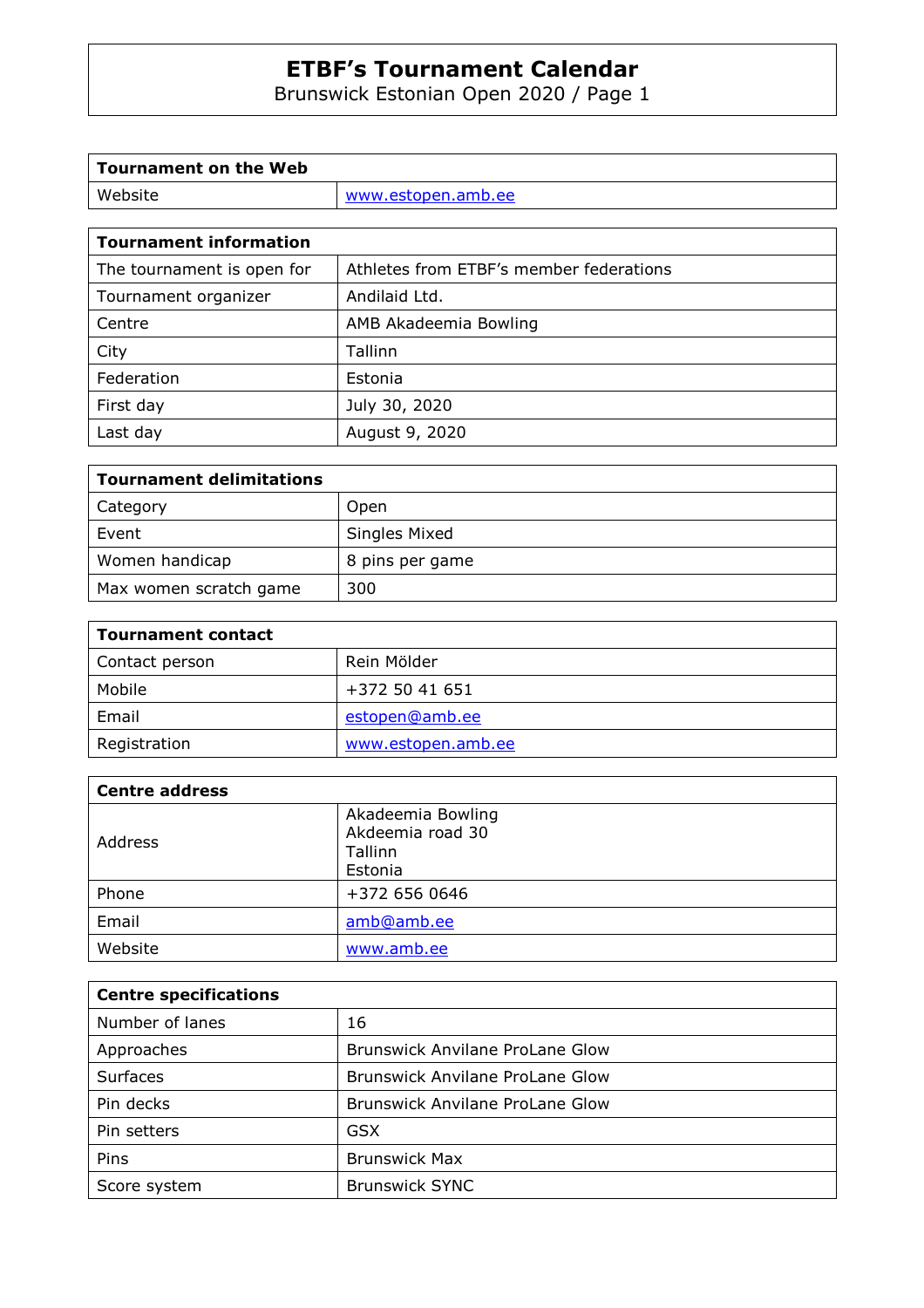Brunswick Estonian Open 2020 / Page 2

| <b>Dressing specifications</b> |                            |  |  |
|--------------------------------|----------------------------|--|--|
| Oil machine                    | <b>Brunswick Envoy Pro</b> |  |  |
| Oil                            | Connect                    |  |  |
| Cleaner                        | MAX10                      |  |  |
| Pattern prepared by            | Centre                     |  |  |
| Dressing done by               | Centre                     |  |  |

| Prize money specifications |       |  |  |
|----------------------------|-------|--|--|
| Prize fund status          | Fixed |  |  |
| Tax on prizes              | No    |  |  |

| Prize money expressed in € |          |  |  |
|----------------------------|----------|--|--|
| <b>Position</b>            | Category |  |  |
| Position 1                 | 2.000    |  |  |
| Position 2                 | 1.200    |  |  |
| Position 3-4               | 700      |  |  |
| Position 5-8               | 350      |  |  |
| Position 9-16              | 200      |  |  |
| Position 17-24             | 150      |  |  |
| Position 25-30             | 100      |  |  |
| Best b-class player        | 200      |  |  |
| Best c-class player        | 200      |  |  |
| Best senior player         | 200      |  |  |
| <b>Total</b>               | 10.000   |  |  |

#### **Tournament format**

#### **Qualification**

Entries and re-entries, 6 games

#### **Turbo**

Valid only for athletes having paid the turbo fee before each squad is starting. Two separated Turbo standings will be provided:

- One standing for game 4 (Turbo G4)
- Another standing for game 6 (Turbo G6)
- **Desperado Squad**

Desperado Squad, 1 game

#### **Composing top 48**

Top 30 from the Qualification, seeded 1-30 Top 6 Estonians. who were not ranked among the top 30, seeded 31-36 Best B-Class player, seeded 37 Best C-class player, seeded 38 Best woman who was not ranked in the top 30, seeded 39 Best senior who was not ranked in the top 30, seeded 40 Top 1 from the Turbo G4, seeded 41 Top 1 from the Turbo G6, Seeded 42 Top 2 from the Desperado Squad, seeded 43-44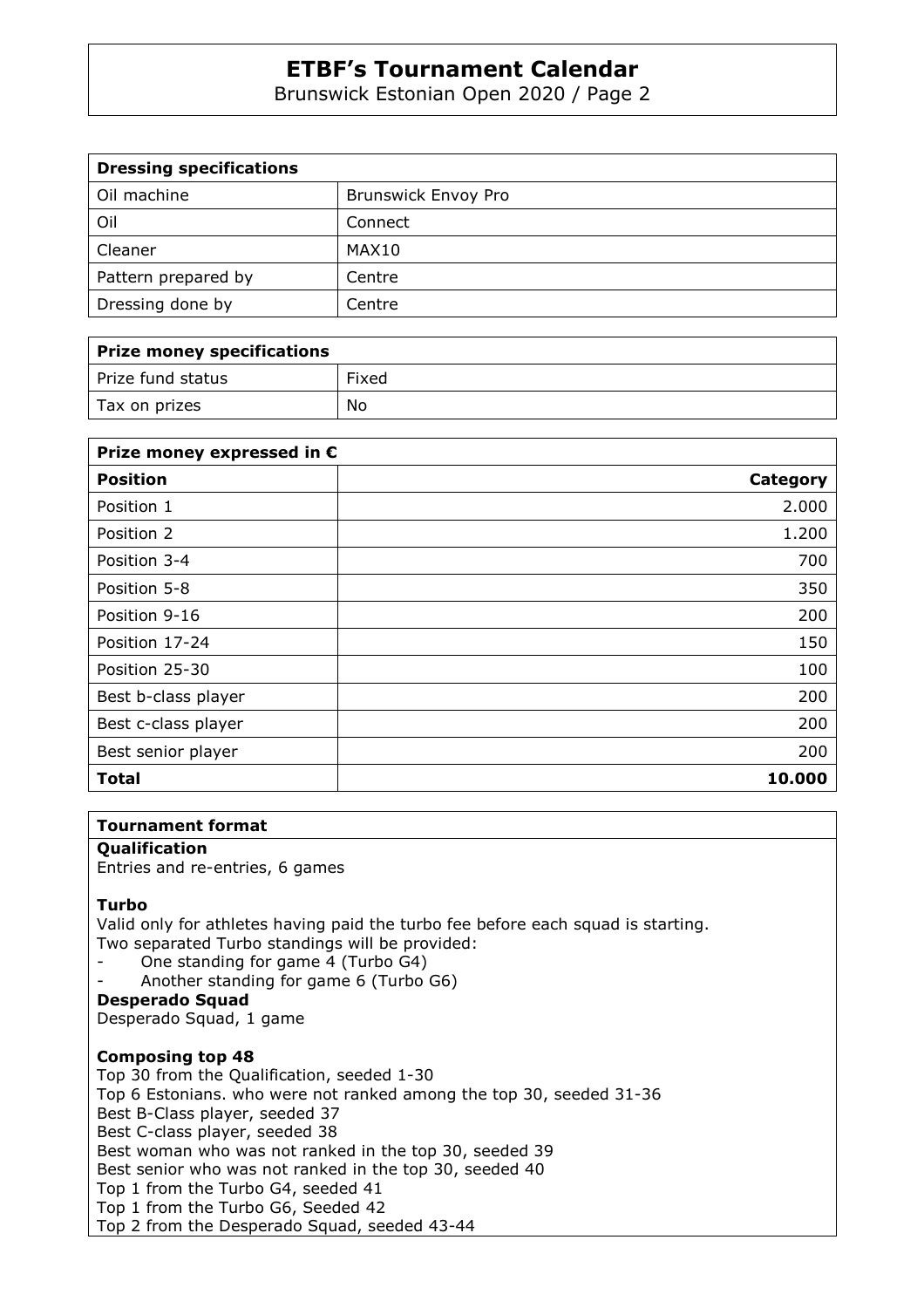Brunswick Estonian Open 2020 / Page 3

Top 2 from the "Early Bird" squads 1-4, seeded as 45-46 Top 2 from the "Early Bird" squads 5-8, seeded as 47-48

#### **Final step 1**

Players seeded 17-48 will play 4 games starting from scratch Top 16 will continue to the final step 2 Athletes not continuing will be ranked 33-48 according to their position in the final step 1

### **Final step 2**

Top 16 from step 1 and players seeded 13-16 will play 4 games, starting from scratch Top 12 will continue to the final step 3 Athletes not continuing will be ranked 25-32 according to their position in the final step 2

#### **Seeding and matching for the final steps 3 - 7.**

Players at positions  $1 - 12$  after the qualification will be seeded  $1 - 12$  for the next final steps. The 12 best players after the final step 2 will be seeded  $13 - 24$  for the next final steps, according to their position after final step 2. Matches for steps 3 – 7 will be combined: The highest seeded player before the final step 3 will play against the lowest seeded player.

#### **Final step 3**

Players seeded 9-24 will play 8 matches, best of 3 games The 8 winners of the matches will continue to the final step 4 The 8 losers of the matches will be ranked 17-24 according to their seeding

#### **Final step 4**

The 8 winners from step 3 and athletes seeded 1-8 will play 8 matches, best of 3 games The 8 winners of the matches will continue to the final step 5 The 8 losers of the matches will be ranked 9-16 according to their seeding

#### **Final step 5**

The 8 winners from step 4 will play 4 matches, best of 3 games The 4 winners of the matches will continue to the final step 6 The 4 losers of the matches will be ranked 5-8 according to their seeding

#### **Final step 6**

The 4 winners from step 5 will play 2 matches, best of 3 games The 2 winners will continue to the final step 7 The 2 losers of the matches will be ranked 3-4 according to their seeding

#### **Final step 7**

2 athletes will play a one game match The winner of the match will be ranked 1 The loser of the match will be ranked 2

#### **Tournament tie rules**

#### **Qualification and the final steps 1 and 2**

In case of a tie the highest ranked player will be the one with the highest last game, then the second last, etc.

#### **Turbo**

In case of a tie for the  $1<sup>st</sup>$  position in the Turbo competition (separately for G4 and G6) the highest positioned athlete will be the highest positioned athlete after the qualification.

#### **Desperado**

In case of a tie for the 2<sup>nd</sup> position in the Desperado squad, a one ball roll off on a full set of pins will be played, repeated until tie is broken.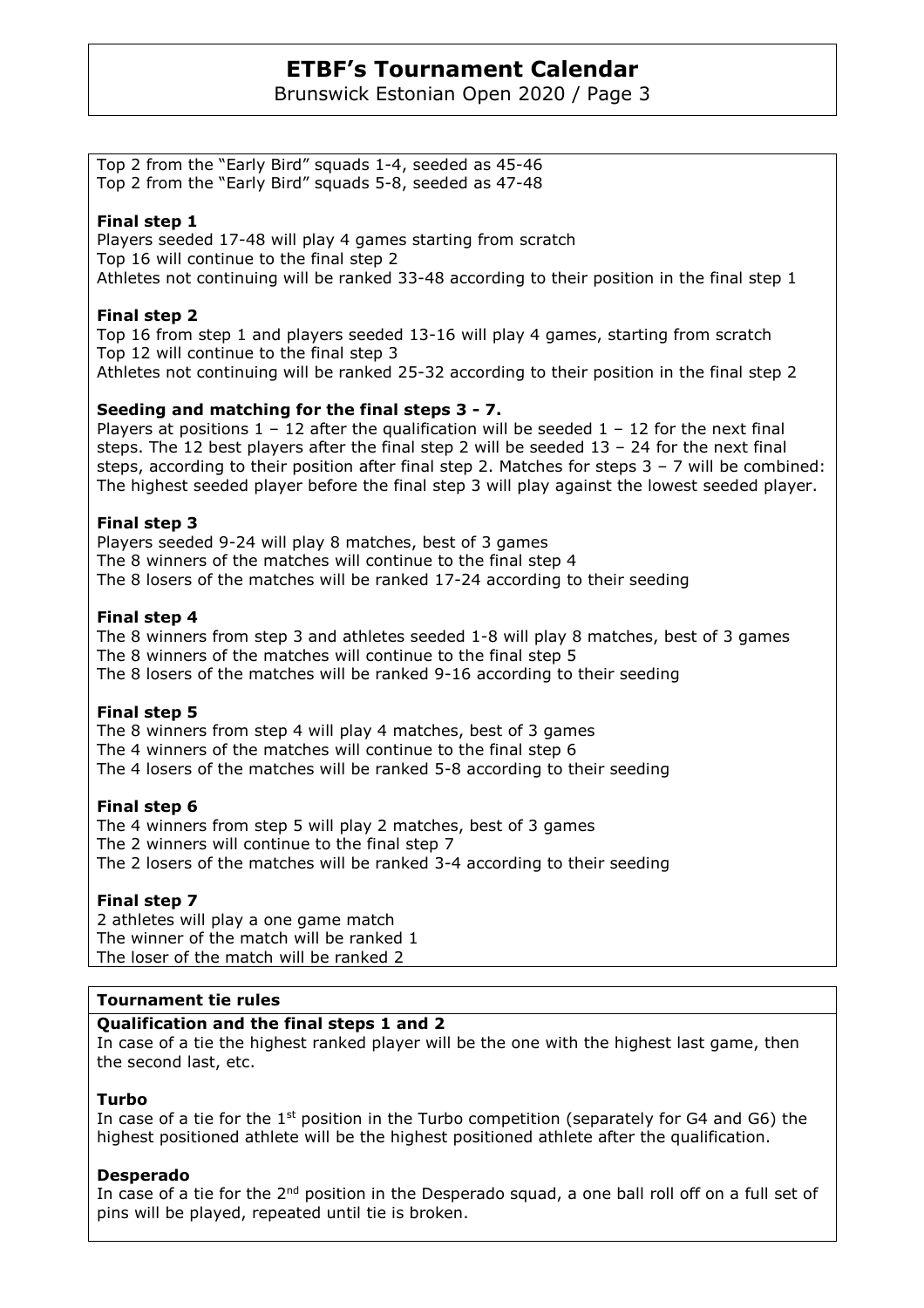Brunswick Estonian Open 2020 / Page 4

### **Final step 3-7**

In case of a tie in any game in any match, a one ball roll off on a full set of pins will be played, repeated until tie is broken.

| Lane assignments and lane movements |                                                                                                        |  |  |
|-------------------------------------|--------------------------------------------------------------------------------------------------------|--|--|
| Lane draws                          | Before each squad                                                                                      |  |  |
| Athletes per pair in squads         | Up to four players per lane pair                                                                       |  |  |
| Frequency of movement               | After each game                                                                                        |  |  |
| Movement method                     | Players started on even number lane: Right 2 lanes<br>Players started on odd number lane: Left 2 lanes |  |  |
| Number of lanes to move             | Two                                                                                                    |  |  |

| <b>Booking policies</b>    |                                                                           |
|----------------------------|---------------------------------------------------------------------------|
| Booking restriction before | A maximum of three squads can be booked before the tour-<br>nament starts |
| Booking restriction during | Maximum two non-played entries                                            |
| Total number of bookings   | Unlimited                                                                 |
| Booking cancellations      | Possible at least 3h prior to the scheduled starting time                 |
| Registration deadline      | 15 minutes before scheduled squad times                                   |

| Qualification squads and fees in $\epsilon$ |            |             |             |              |                  |                 |
|---------------------------------------------|------------|-------------|-------------|--------------|------------------|-----------------|
| <b>Squad</b>                                | <b>Day</b> | <b>Date</b> | <b>Time</b> | <b>Spots</b> | <b>Entry fee</b> | <b>Re-entry</b> |
| Squad $01^*$                                |            |             | 15.00       | 12           | 45               |                 |
| Squad $02^*$                                | Thursday   | 30.07.2020  | 18.00       | 12           | 45               | 45              |
| Squad $03^*$                                |            |             | 15.00       | 12           | 45               | 45              |
| Squad $04^*$                                | Friday     | 31.07.2020  | 18.00       | 12           | 45               | 45              |
| Squad $05^*$                                |            |             | 10.00       | 16           | 45               | 45              |
| Squad $06^*$                                | Saturday   | 01.08.2020  | 13.00       | 16           | 45               | 45              |
| Squad $07^*$                                |            |             | 16.00       | 16           | 45               | 45              |
| Squad $08^*$                                |            | 05.08.2020  | 12.00       | 12           | 55               | 45              |
| Squad 09                                    | Wednesday  |             | 15.00       | 12           | 55               | 45              |
| Squad 10                                    |            |             | 12.00       | 12           | 60               | 50              |
| Squad 11                                    | Thursday   | 06.08.2020  | 15.00       | 16           | 60               | 50              |
| Squad 12                                    |            |             | 18.00       | 32           | 60               | 50              |
| Squad 13                                    |            | 07.08.2020  | 11.00       | 32           | 65               | 55              |
| Squad 14                                    |            |             | 14.00       | 32           | 65               | 55              |
| Squad 15                                    | Friday     |             | 17.00       | 32           | 75               | 65              |
| Squad 16                                    |            |             | 20.00       | 32           | 75               | 65              |
| Squad 17                                    |            | 08.08.2020  | 10.00       | 32           | 80               | 70              |
| Squad 18                                    |            |             | 13.00       | 32           | 80               | 70              |
| Squad 19                                    | Saturday   |             | 16.00       | 32           | 80               | 70              |
| Squad 20                                    |            |             | 19.00       | 32           | 80               | 70              |